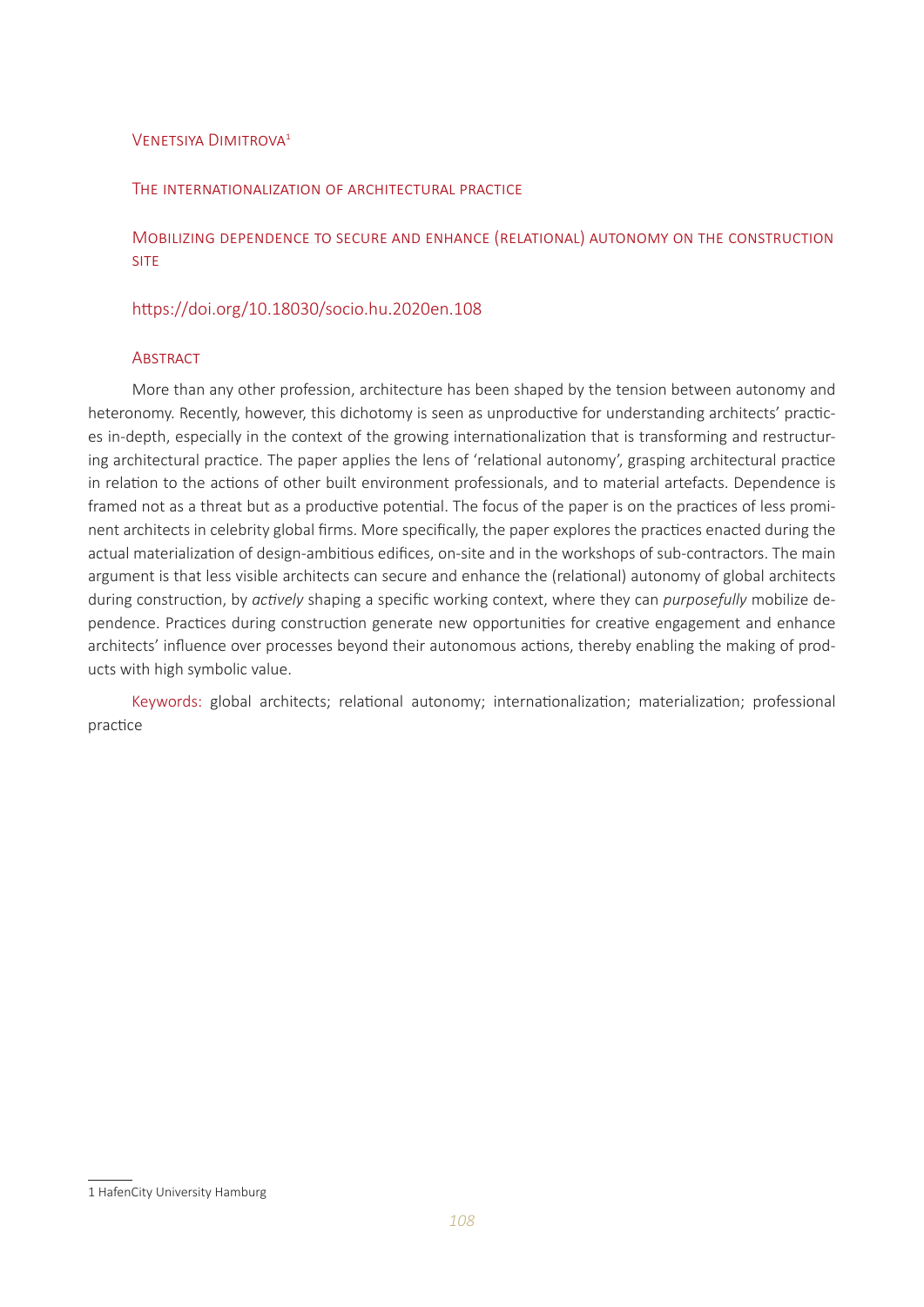#### Venetsiya Dimitrova

#### The internationalization of architectural practice

#### Mobilizing dependence to secure and enhance (relational) autonomy on the construction site

#### **INTRODUCTION**

Over the last two decades, the figure of the 'global architect<sup>'2</sup> has attracted the attention of scholars across disciplines, mainly due to their increasing influence on transnational urban development (Faulconbridge–Grubbauer 2015, McNeill 2009). The projects constituting the portfolio of global architects are often prestigious, design-ambitious ones, potentially canonized in discourses, academic curricula and the media. In the literature, these projects have often been regarded in terms of their symbolic and aesthetic qualities, yet there is still little insight into the *background work,* the specific global architectural practices, required for the actual making of international projects *on-site*.

To address this lacuna, the paper moves beyond the narrow focus on the figure of the seemingly 'autonomous' global architect, and explores the practices of less prominent project architects, responsible for the execution of ambitious projects worldwide. By taking into account the role, tasks and responsibilities of these professionals, the paper focuses more specifically on the everyday practices enacted on-site, not necessarily associated with autonomous work. During construction architects cannot reduce their actions merely to the creative and artistic component of their work; rather their autonomy is constrained mainly by their dependence on the expertise and capabilities of builders and sub-contractors. By drawing on empirical research, the paper argues that practices outside of the design studio can however secure and enhance the autonomy of architects during the execution phase and are thus central for the making of what architects consider products with high symbolic value.

More than any other profession, architecture has been shaped by the tension between autonomy and heteronomy (e.g. Larson 1993, Stevens 1998, Jones 2009, 2011). This paper however does not juxtapose these concepts as contradictory entities. By following the work of Imrie and Street (2014), the paper adopts the concept of 'relational autonomy', understanding autonomy as "constituted through, and, crucially, enhanced by, the collective interactions with other actors, and by the social contexts in which such interactions unfold" (Imrie–Street 2014:8). This conceptual lens allows architectural practice to be grasped in relation to the everyday actions of other built environment professionals. The paper explores how by not only recognizing but also by *actively* and *purposefully* mobilizing "their dependence on the social conditions, and contexts, that frame their actions" (ibid: 26) less prominent architects on-site can secure and enhance the (relational) autonomy of global firms. By applying this lens, the paper enables a more differentiated understanding of internationalization processes in architecture, more specifically of how large design firms operate on international construction sites, thereby contributing to the academic scholarship on global architects. Additionally, contributions are made to studies on the creative industry that have usually explored creative labour within design-ambitious architectural firms (Kloosterman 2008, 2010), detached from construction processes.

<sup>2</sup> Term coined by McNeill (2009), referring to celebrity architects or (prominent) large architectural firms, both operating internationally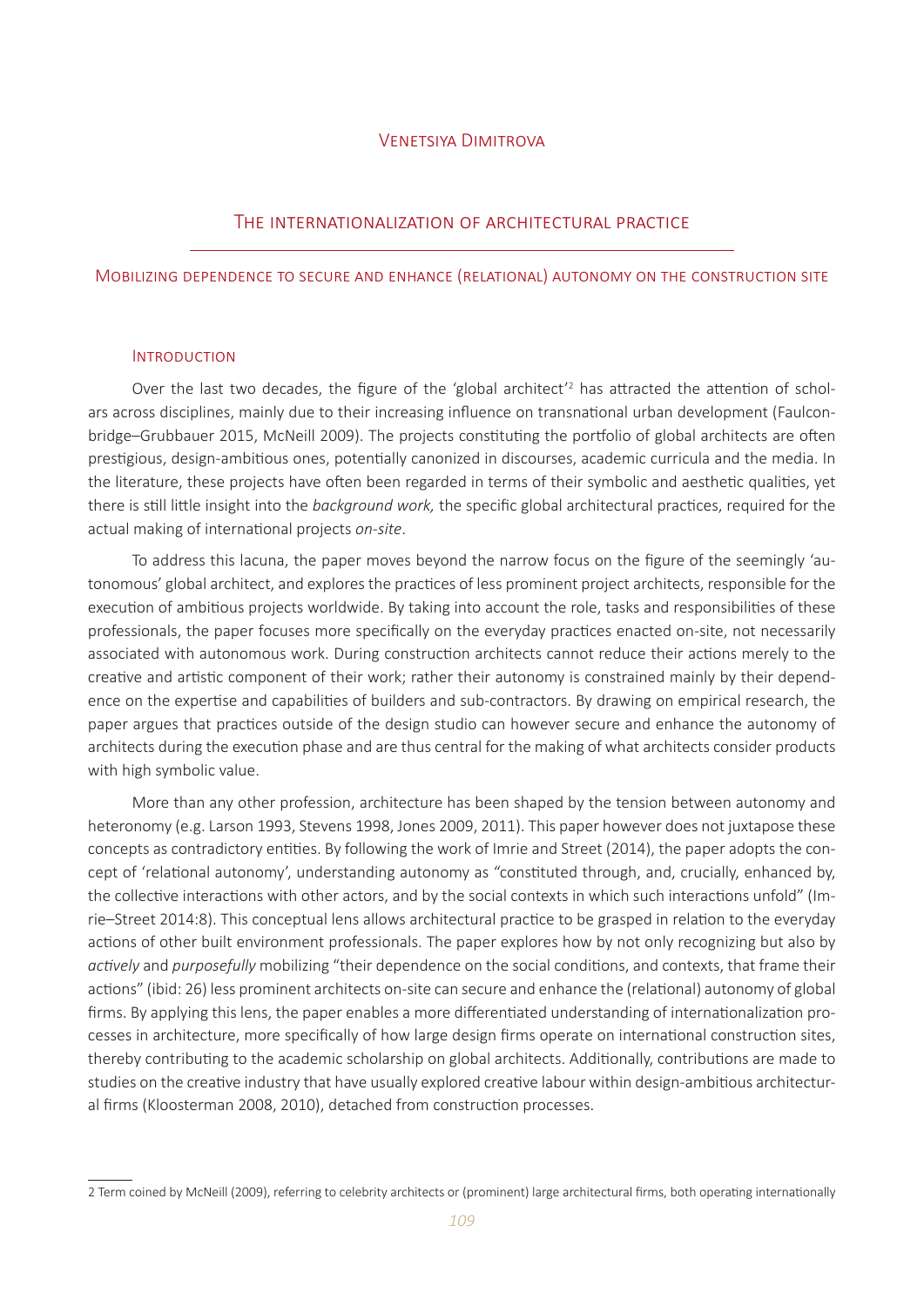The empirical analysis is based on thirteen<sup>3</sup> semi-structured interviews conducted in two design-ambitious global architectural firms. The interviews focus on the practices of less prominent architects with experience in different design and execution phases, which allows them to work with less supervision, and assume significant responsibility for demanding tasks. In the terms of Reckwitz (2003), practices refer to everyday actions and interactions with others, and relate to material objects. These architects operate as (sub-)project leaders on a single project over years, dealing in detail with the actual execution, ensuring that the final product fulfils the demands for high aesthetic quality (as posed by their celebrity employers and the discourse). To generate a conceptual understanding of the project architects' practices on-site, the analysis of the qualitative empirical material follows a grounded theory approach (Strauss–Corbin 2010). For this purpose, 14 (out of the original set of 40) codes were chosen to grasp how architects work on international projects in relation to other actors, their practices, knowledges and resources, as well as to artefacts and materialization processes. The data was analysed in an iterative process, by going back and forth between conceptual literature and empirical material, and through multiple steps of re-coding. Newly generated codes included "being present", "foresee", "explore", "mutual dependence/autonomy", "adapt", "open", and "critical reflection". By narrowing down the categories, the actions required for securing and enhancing the (relational) autonomy of architects were conceptualized as practices of "engaging with sub-contractors", "engaging in construction processes" and "opening up practice"; these categories inform the analytical structure of the third section.

The paper proceeds as follows: In the second section the concepts of autonomy and heteronomy are discussed. The third section draws on the empirical data. Finally, some concluding remarks are introduced.

#### Oscillating between autonomy and heteronomy

# The 'autonomous hero'

Professional organisations seek to secure their members an exclusive social and cultural status by enhancing their specific attributes and qualities (Imrie–Street 2014). This is mainly achieved by drawing clear boundaries to other professionals (Abbott 1988), securing thus an exclusive claim over distinct disciplinary knowledge, and monopoly over a specific market of professional services (see Cuff 1991).

In architecture, design as conceptual work is regarded as the primary architect's expertise (Gutman 1988) and is therefore attributed alone to the efforts of the individual, often perceived as a 'lone genius'. Professional associations have secured architects' exclusive status by "raising the status of creativity and design expertise within society at large, and positioning architects as the construction professionals best placed to deliver such expertise" (Cohen et al. 2005:3). Universities have successfully reproduced the image of the autonomous architect. As Cuff (1991) argues, classic architectural education is defined by the cult of individual brand-name architects and celebrates creativity as a 'master value' (see also Blau 1984). In a mono-disciplinary setting, centered on the 'design studio', students are trained to desire the responsibility for design tasks and the building's aesthetic components<sup>4</sup>. Architects are thus socialized to conceive of themselves as autonomous agents in the building process, who are responsible for creating an architecture that is merely "a representation of itself, of its own values and internal experience" (Eisenman cited in Imrie–Street 2014).

Most recently, the archetype of the autonomous architect-hero has been epitomized by the so-called global architects (Grubbauer–Steets 2014, McNeill 2009). This minor fraction of the professional community has been associated with higher levels of autonomy for several reasons: First, global architects have the priv-

<sup>3</sup> With the exception of one, all interviews were recorded, and eleven have been transcribed verbatim.

<sup>4</sup> Aesthetics-focused approaches have recently been challenged by educators, yet despite suggestions for a more process-oriented approach, curricula have not been broadly revised (Grubbauer 2019).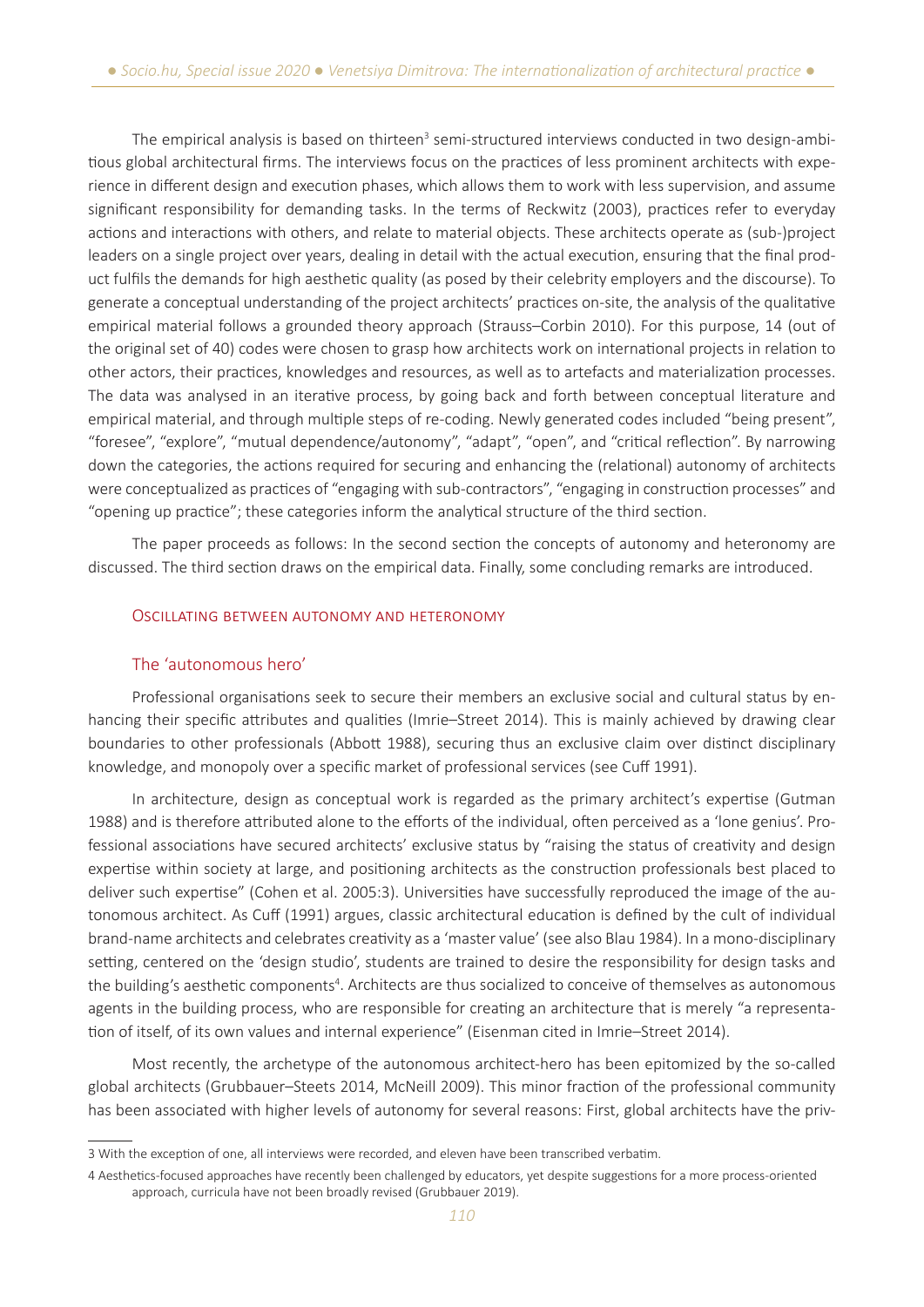ilege to work on prestigious commissions, characterised by cutting-edge designs (Faulconbridge 2009, Jones 2009, 2011). Second, in an international context, they can outsource routine and less creative tasks (such as construction documents) (Cuff 1992) and embrace the artistic component of their work. Third, through their celebrity reputation global architects are dominant in the processes of discourse making, being entitled to define categories of evaluation, and to decide which projects are worth recognition (Jones 2011, Stevens 1998). This privileged and powerful professional status enables global architects "to dictate their own terms and tell clients what is good for them" (Stevens 1998:95), reproducing the image of leading designers as autonomous creators.

# Architecture's intrinsic dependence

Despite the continuous reproduction of the image of the autonomous artist-hero through professional associations and universities, scholars across disciplines define architecture as a heteronomous profession. The building, Larson (1993) notes, is not an example of architects' autonomous execution of talent and knowledge, but reveals their dependence on the skills and expertise of numerous professionals. Similarly, other scholars have emphasized the specific working and organizational context, over which architects (or any built environment professionals) rarely have sole control: Due to their complexity and inherently interdisciplinary nature, building processes are collaborative, communication‐based and interorganisational, presupposing collective actions, negotiations and compromises (Harty 2005, Yaneva 2005). Moreover, the autonomy of architects is further constrained by the demands imposed by clients, consultants, and authorities, which differ from the symbolic and aesthetic ones imposed by the discourse (Stevens 1998).

Global architects are restricted in their actions as autonomous agents as well. First, while working internationally global architects exceed the legal jurisdictions of their profession and need to form alliances with local architects (Faulconbridge 2009). Second, as they lack specific knowledge of local building and regulatory conditions, global architects rely on the expertise of partners on-site, who are responsible for the project's successful implementation in the particular local context (McNeill 2009). As a result, international architects never design "an architecturally conceived totality" (Ahuja et al. 2017:9). Also, in the context of complex and cutting-edge projects, global architects are more than ever dependent on numerous consultants, and highly specialized sub-contractors. Finally, autonomous actions are restricted due to the significant organizational challenges large firms face, including operating in internationally networked enterprises with multiple branch offices worldwide, employing hundreds of professionals and coordinating sub-contractors across the globe (McNeill 2009).

# Embracing heteronomy

The prevailing autonomy/heteronomy dichotomy has shaped the debates on architectural practice across disciplines, including sociology of architecture, urban studies, and creative industry studies. This is clearly seen in the juxtaposition of design tasks and less creative ones, often concerning managerial responsibilities, dealing with problems on-site, conflicts with builders and subcontractors, and budget and time concerns (e.g. Cohen et al. 2005, Styhre–Gluch 2009). Tasks that exceed the autonomous efforts of the individual are often considered by professionals as 'non-architectural' (see Ahuja et al. 2017). Furthermore, the autonomy/heteronomy opposition is visible in the disrupted relationship between architectural practice and the construction industry. Although "it is through this industry that architects' ideas of buildings are realized" (Gutman 1988:43), there appears to be a clear opposition between the creative capacity of architects, and what is considered the routine and manual making of buildings (Sage 2013). Similarly, within studies on the creative industry there has been a clear differentiation between artistic and craft labour (Banks 2010). Thus, scholarship on design-ambi-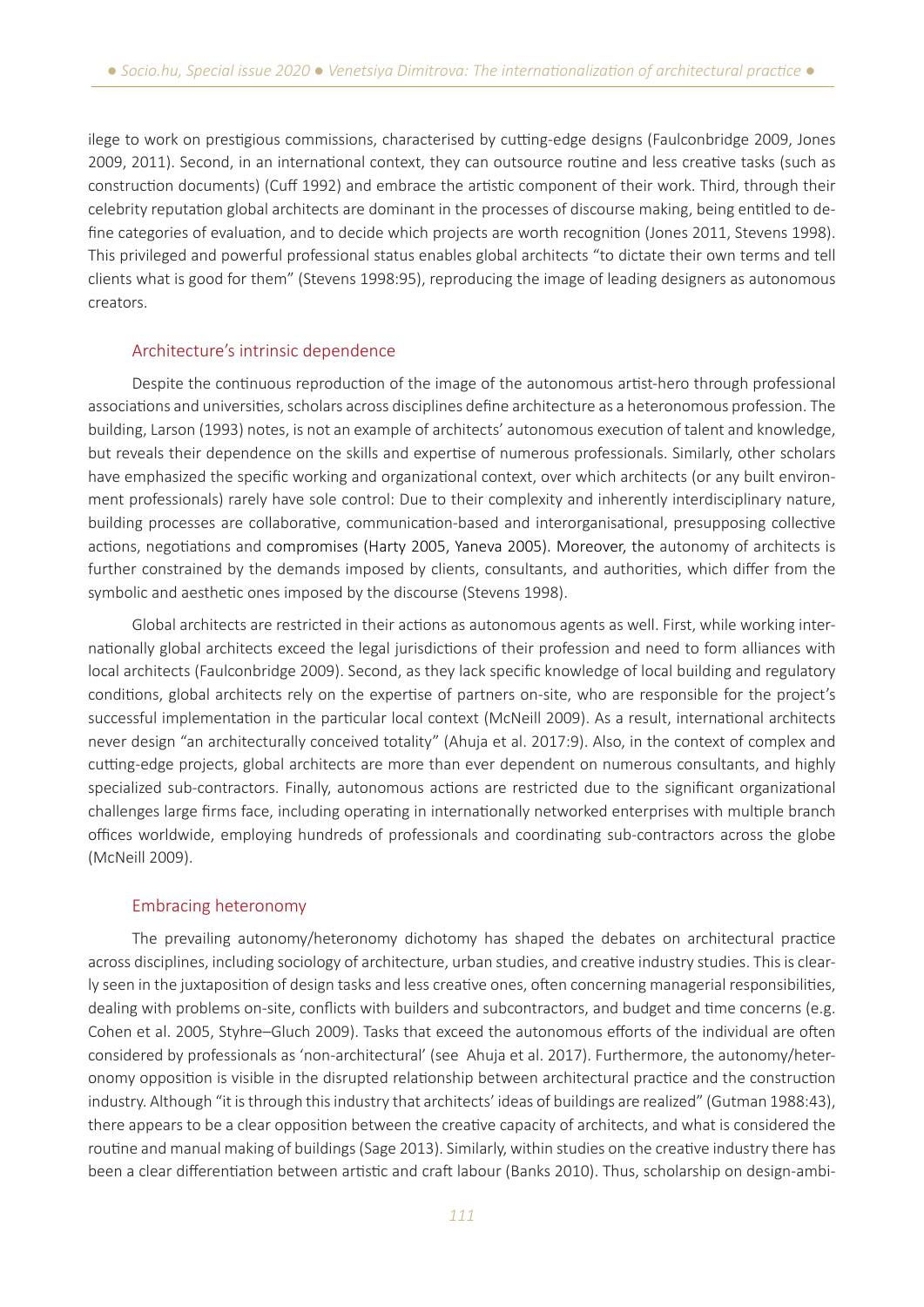tious firms focuses rather on the practices of young, talented architects engaging in creative tasks, exploring their *l'art pour-l'art* motivation to design products with high symbolic value (Kloosterman 2008, 2010).

Recently, however, this dichotomy has been regarded as unproductive for a full understanding of architects' actions and practices (see Imrie–Street 2014, Till 2013). Scholars have called for a move away from the "individualistic, under-socialized accounts of architects and their practice" (Imrie–Street 2014:4), considering architects' autonomous actions as "fundamentally and irreducibly relational" (Christman 2004). Through the lens of 'relational autonomy' dependence is not understood as a threat and restriction, but rather as a productive potential. This approach is especially fruitful when exploring the growing internationalization of architectural practice. New organizational structures presuppose different working practices (e.g. designing at distance and hypermobility, see Faulconbridge (2009)) whereas the shift of professional jurisdictions questions starchitects' autonomy and control over design processes (see also Cayer 2019). In the context of new forms of dependence and restrictions, practices outside of the design office (in branch offices or on-site), and of intense interactions with other 'communities of practice' (Wenger 1999) and artefacts<sup>5</sup> have remained largely understudied. Through the lens of 'relational autonomy', the paper explores architects' practices enacted during the *actual* making of edifices with high aesthetic value. The paper thereby argues that invisible professionals *actively* shape a specific context, where they can *purposefully* mobilize dependence, to secure and enhance the (relational) autonomy of global architects during construction processes.

# Securing and enhancing (relational) autonomy on the construction site: shaping contexts and mobilizing dependence

By drawing on a set of semi-structured interviews, this section explores the practices of less prominent architects, enacted on the local site and usually associated with quarrels over cost and quality, and less with the creative efforts of 'stars' and talented, young professionals. Yet, through their engagement with other disciplines and material artefacts project architects can balance between the inherent pursuit of perfection and "the inescapable reality of the world" (Till 2013:2), to ensure the successful execution of complex and design-ambitious edifices in the international context.

# Engaging with sub-contractors

Although often regarded as non-architectural and burdensome tasks, almost all interview partners emphasized communicating with, managing and coordinating between clients, builders and sub-contractors as central for meeting the high aesthetic demands of global architects. Architects perceived it as their main responsibility to build a *"nice atmosphere"* for everybody, to create strong and trusting relationships with their project partners. Thus, as described by one project leader, it is essential to be understanding and empathic, to show that you care about people even through small gestures, such as knowing the name of their dog.

According to one of the project architects, creating trusting relationships with builders and sub-contractors proved central "*during the construction phase"* when *"decisions have to be made on site".* By winning the trust of other team members, international architects ensured that builders and sub-contractors were interested in their opinions and design-related concerns. Thus, project architects could assume that firms would "*give you a call or […] say: 'Hey, come over, look at this'"*, if problems emerged on-site. In this way, as an interviewee argued, architects *"can still influence how things are done"* and secure the aesthetic quality of their products, even in situations beyond their scope of action (international architects are not authorized to make final decisions) and outside of their field of expertise (challenges on-site refer to less design-heavy but

<sup>5</sup> Interactions with other professionals and artefacts (e.g. drawings and models in different scales, see Yaneva 2009; Ewenstein– Whyte 2009) are often considered detached from construction sites and complex production processes.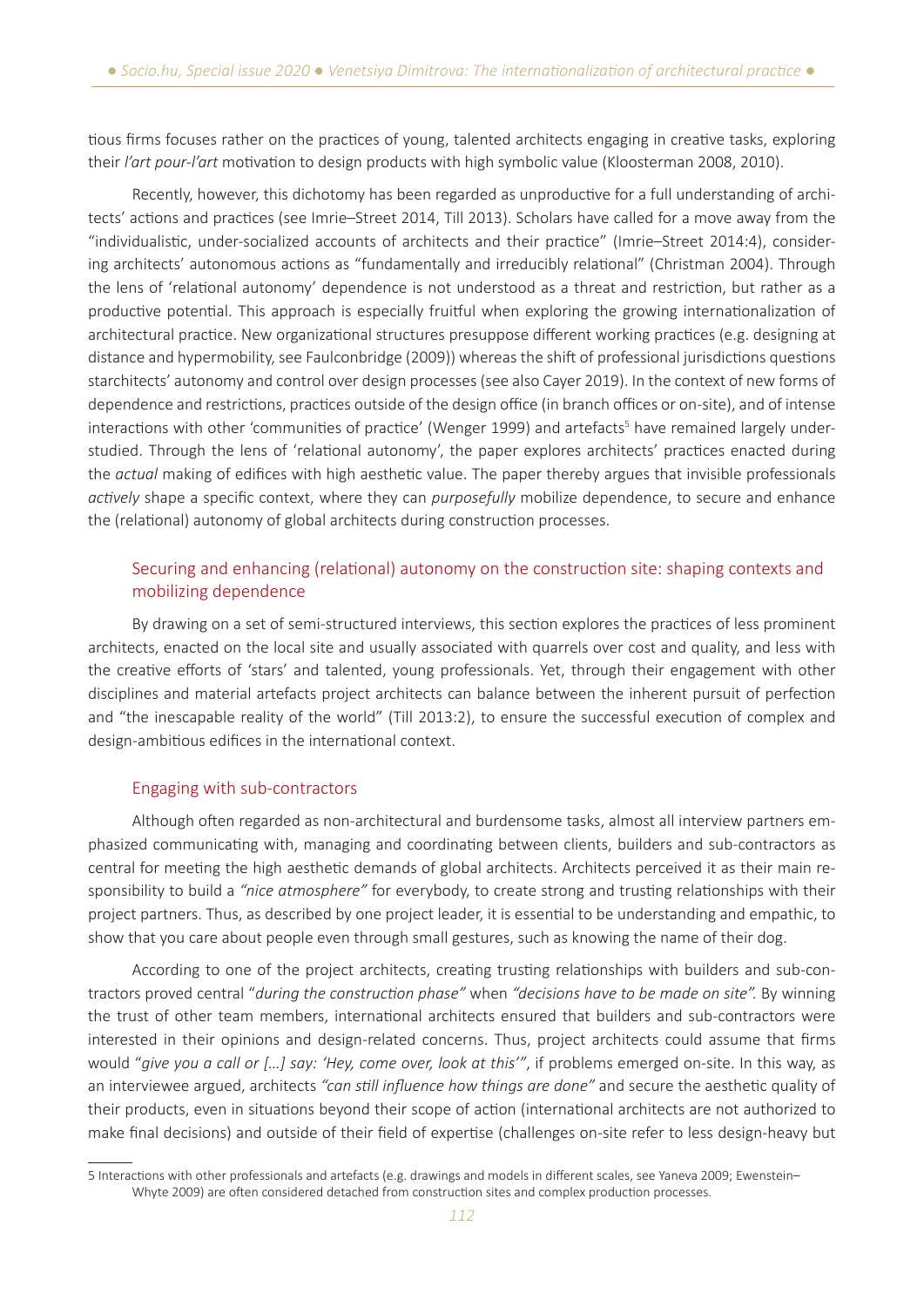rather technical issues). By creating trusting relationships with the construction industry, project architects actively shaped a specific project context that could enhance their "opportunities for creative engagement" (Imrie–Street 2014:22), and thus secured their autonomy in the restrictive context of international projects.

# Engaging in construction processes

Central for these stable relationships, as pointed out by different architects, is being physically present and actively involved from the very beginning till the project's completion. This meant, as described in numerous accounts, regularly visiting the construction site, overseeing building processes (e.g. pouring concrete, installing doors and façade panels) but also visiting the workshops of sub-contractors, and observing how they work and develop products. By doing so, architects could grasp the restrictions and challenges sub-contractors encounter throughout the project. Those included the pressure to work fast on multiple commissions, without losing money but also to develop new working methods and acquire new skills, to execute the complex designs, characteristic of the portfolio of the interviewed firms. Several interviewees emphasized the importance of working closely with the industry on potential solutions. During intense *"one-to-one moment[s] of kind of trying to figure this out together"*, architects engaged in building processes by *"[watching] them [the sub-contractors] chisel concrete, or […] [by telling] them: 'Use two different chisels on your machine and do it like every 6 inches on [the] one and every 12 inches on the other.'"* Other interviewees revealed that sometimes they spend years developing new solutions side by side with the sub-contractors, observing their work and trying to identify the challenges emerging during the manufacturing process. Project architects also seek to secure the resources needed to tackle these challenges, for instance by negotiating longer time frames with the client on behalf of the sub-contractors.

Across the interviews, the majority of architects stressed the importance of remaining flexible and finding the right balance between the inherent pursuit of perfection and the restrictions of actual construction work – this often required the eventual negotiation of certain compromises. The interviewees however did not consider these compromises as a threat to their autonomous actions, or to the quality of their designs. Rather, by actively facing multiple restrictions, architects and sub-contractors could develop together solutions that met everyone's expectations: *"…they seem happy, we're happy. That's a good place to be."* This suggests that for architects to secure 'a piece of good design' and to fulfil their own aesthetic aspirations, sub-contractors needed to feel comfortable and confident that they can execute the design on-site. To secure and enhance their own autonomous actions, architects on-site needed to recognize their dependence on others, while embracing and grasping in-depth the restrictions of their partners, and while sharing the unforeseen challenges others face. As a result, architects potentially enhanced the autonomy of their project partners, by enabling their "sense of self to be developed and exercised" (Imrie–Street 2014:9).

# Opening up design practices to dependence

The interview data reveals that architects on-site actively and consciously shaped a specific working context, in which they could embrace their own heteronomy, while making space for the restrictions of others. Architects opened up design processes and their practice to dependence, contingencies and unforeseen situations, by anticipating and purposefully exploring potential restrictions. Thus, for instance, one interviewee revealed that they often develop alternatives in advance, evaluating potential ways to reduce cost. Once the construction firm is involved, architects can already present different design options and solutions, providing the opportunity to *"discuss stuff and to reconcile and to optimize and to see, 'how do we still get the [same] image'"*. Other architects emphasized the importance of developing in advance mock-ups (1-to-1 samples) of complex elements, to test the feasibility of their designs and ensure the quality of the final product. Thus, at an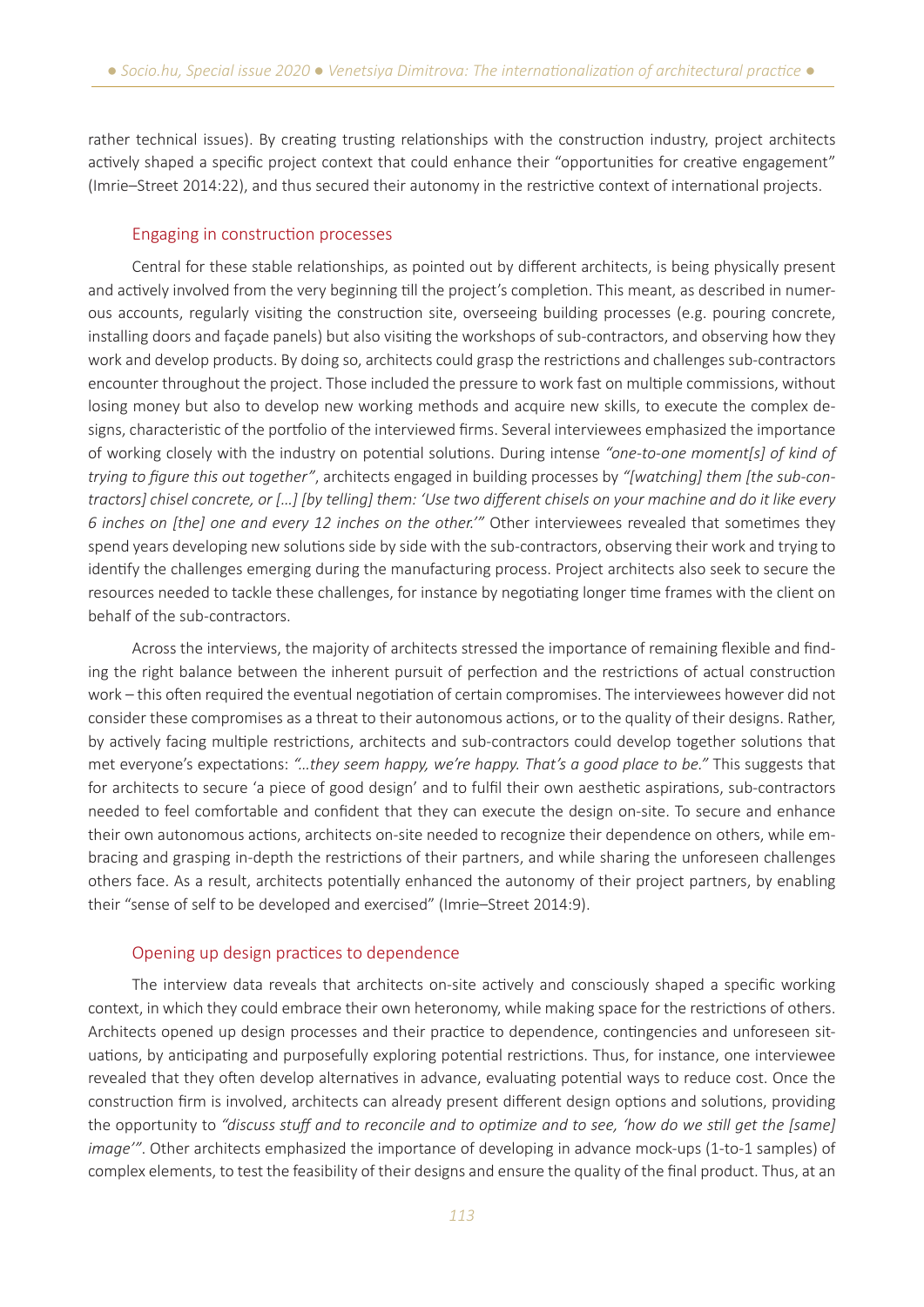early stage, architects invite the construction industry into their practice, asking for their expertise and help. Some architects praised the good feedback that often came from the industry – firms could help architects to further develop their ideas, bringing the initial design even further than what they had expected.

By anticipating and actively exploring eventual restrictions that can compromise the aesthetics, project architects often needed to adapt their design, while seeking to preserve the core of the original concept and fulfil high quality demands. Various interviewees emphasized that it is their task to optimize and adapt, to identify new materials and products, to develop alternative details, to potentially simplify their designs, and to find the *"local means"* of realizing their ideas. Such processes of translation (see also Imrie–Street 2014) stimulated the creative capacity of architects on-site and were perceived as exciting and productive for the end result. As described by one interviewee, restrictions arising from a tight budget can lead to better solutions, *"because you somehow knead the whole thing, as often such problems […] are actually internal problems."* Another architect argued that cheaper is not necessarily bad for the quality; rather such restrictions push architects to be inventive even after the design phase.

Through their actions on-site and in the firms' workshops, project architects learnt to be flexible and open to alternatives, to question themselves and re-think their approach and ideas, to weigh up priorities, and to continuously re-evaluate what is important for the success of the project. Furthermore, by doing this, architects could gain knowledge exceeding their discipline (e.g. product manufacturing) and could remain actively engaged in processes transcending their field of expertise, and thus the scope of their autonomous actions. By actively engaging in the co-production of their products, project architects generated new opportunities for creative engagement, securing and enhancing thereby their (relational) autonomy.

# **CONCLUSION**

The interviewed architects on-site engaged significantly in building strong and trusting relationships with project partners from the construction industry, and in execution processes, such as overseeing construction progress and co-developing mock-ups. The empirical material revealed that by *"*[embracing] the inter-disciplinary and collaborative nature of the design and production of the built environment" (Imrie–Street 2014:27), architects *purposefully* opened up design processes and their practice to other disciplines. This was achieved by facing and anticipating eventual contingencies, and by *actively* exploring and sharing various restrictions with their project partners. In this way, architects translated potential constraints into alternative design ideas and solutions, while gaining new capabilities and skills<sup>6</sup>. In this course, they could mobilize dependence in a productive manner for the design process and outcome, as well as for their architectural practice. The practices of architects during construction processes thus played a key role in enhancing architects' influence over processes beyond their autonomous actions and in enabling products with high symbolic value to be made.

The lens of 'relational autonomy' proved highly fruitful when exploring the practices of global architectural firms: First, the concept enabled a more holistic understanding of architectural practice, by re-positioning the matter of materiality and feasibility, and the strain of construction work into the everyday work of architects (e.g. Jacobs–Merriman 2011, Sage 2013). As a result, the paper provided insights into the background work required for the actual realization of international projects. The execution of prestigious projects across the globe is still undertheorized, being overshadowed by the discussion about the symbolic and aesthetic qualities of edifices meant to generate urban distinctiveness (Jones 2009). Second, the chosen conceptual lens provided a more in-depth grasp of the everyday work in large global firms, and thus of architectural practices that are often seen as rather burdensome. In academic scholarship the intimate relationship between these practices and those associated with artistic labour in the design office is still understudied (e.g. Cohen et al.

<sup>6</sup> Also corresponding with the findings of Imrie and Street (2014)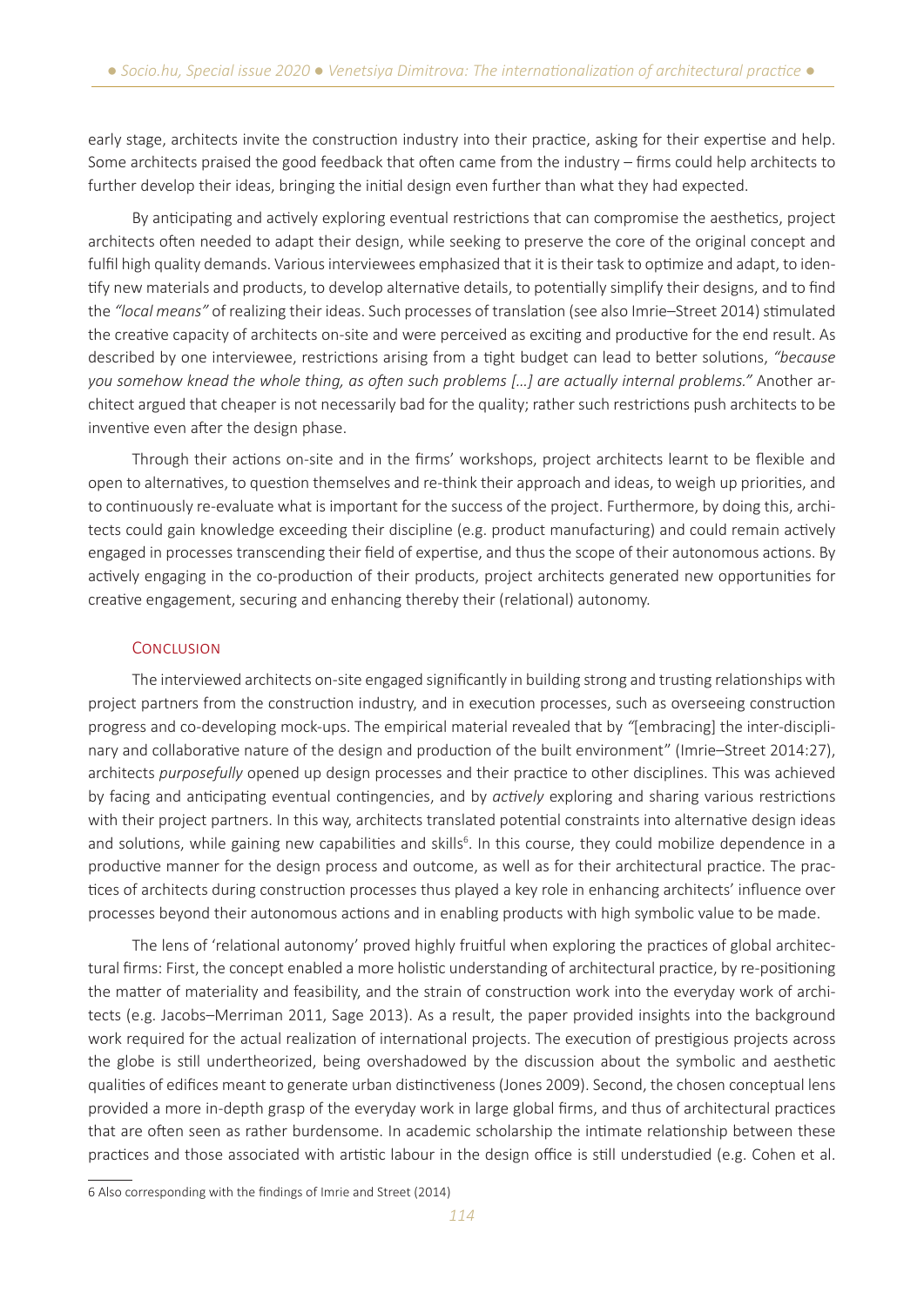2005; Ahuja et al. 2017). Yet, by moving beyond the practices of 'stars' and professionals engaging in creative design processes, the paper argued that communicating with project partners and overseeing building processes is crucial for enhancing architects' autonomy.

Perceiving architects' scope for autonomous actions as interwoven with the practices of the construction industry is pertinent in the current context of growing internationalization and digitalization of building processes. Considering the ongoing transformation of the structures and scope of architectural professional practice (Cayer 2019, Cuff 2014, Faulconbridge–Grubbauer 2015) there is a need to re-think the values transmitted through academic socialization and the processes of professional legitimation. In this setting, it is vital that architects re-consider their practice in relation to the construction site, materialization processes and their dependence on "the inescapable reality of the world" (Till 2013:2), which still bears productive capacity for creative engagement.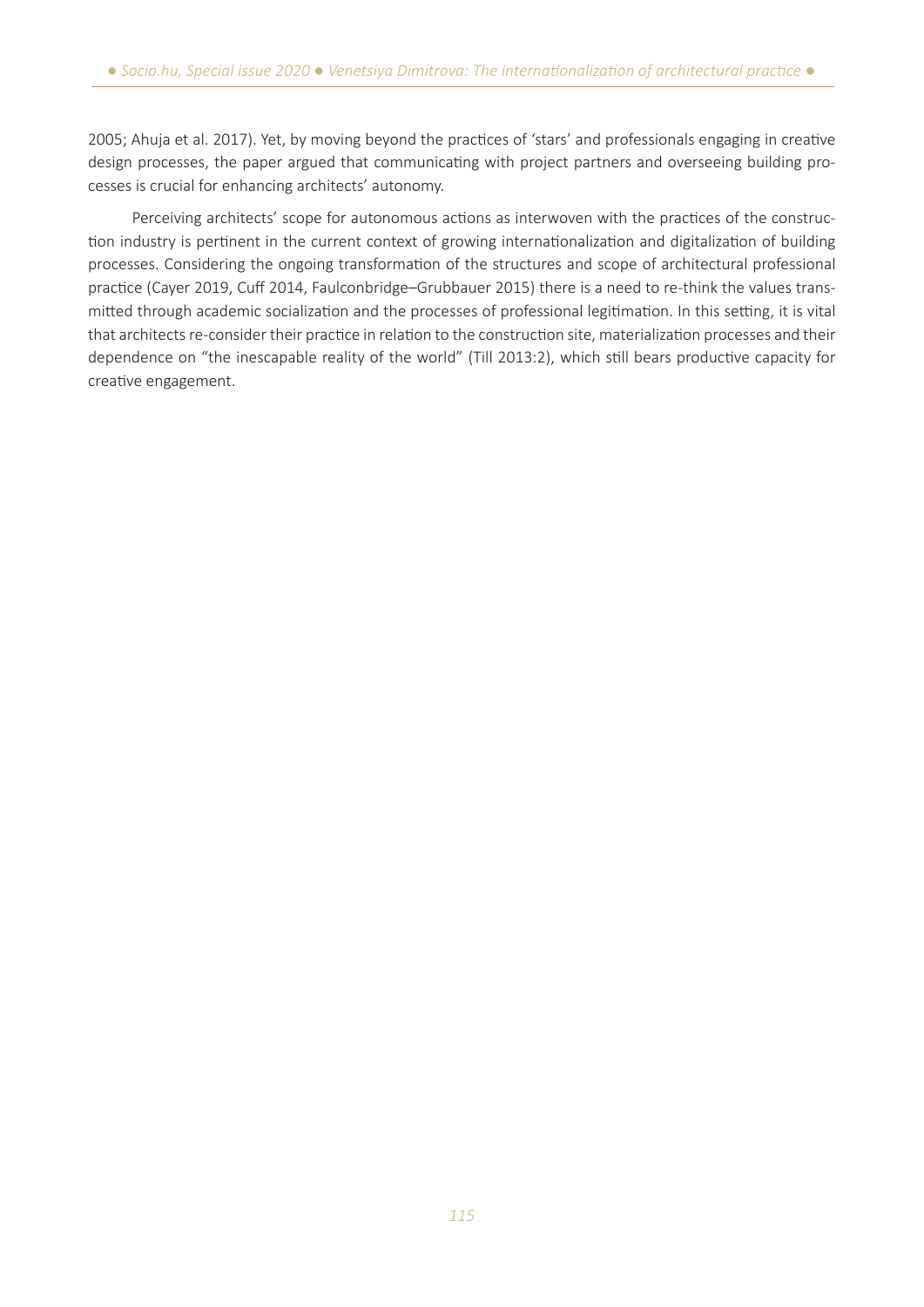#### **REFERENCES**

- Abbott, A. (1988) *The system of professions: An essay on the division of expert labor*. Chicago: University of Chicago Press. https://doi.org/10.7208/chicago/9780226189666.001.0001.
- Ahuja, S. Nikolova, N. Clegg, S. (2017) Paradoxical identity: The changing nature of architectural work and its relation to architects' identity. *Journal of Professions and Organization,* 4**,** 2–19. https://doi.org/10.1093/jpo/jow013.
- Banks, M. (2010) Craft labour and creative industries. *International Journal of Cultural Policy,* 16**,** 305–321. https://doi.org/10.1080/10286630903055885.
- Blau, J. (1984) *Architects and Firms: A Sociological Perspective on Architectural Practice*. Cambridge, Massachusetts; London, England: MIT Press.
- Cayer, A. (2019) Shaping an Urban Practice. *Journal of Architectural Education,* 73**,** 178–192. https://doi.org/10.1080/10464883.2019.1633198.
- Christman, J. (2004) Relational Autonomy, Liberal Individualism, and the Social Constitution of Selves. *Philosophical Studies,* 117**,** 143–164. https://doi.org/10.1023/b:phil.0000014532.56866.5c.
- Cohen, L. Wilkinson, A. Arnold, J. Finn, R. (2005) 'Remember I'm the bloody architect!': architects, organizations and discourses of profession. *Work, Employment and Society,* 19, 775–796. https://doi.org/10.1177/0950017005058065.
- Cuff, D. (1991) *Architecture: the story of practice*. Cambridge, Mass.: MIT Press.
- Cuff, D. (1992) Divisive Tactics: Design-Production Practices in Architecture. *Journal of Architectural Education,* 45**,** 204–212. https://doi.org/10.2307/1425186.
- Cuff, D. (2014) Architecture's undisciplined urban desire. *Architectural Theory Review,* 19, 92–97. https://doi.org/10.1080/13264826.2014.899071.
- Ewenstein, B. Whyte, J. (2009) Knowledge Practices in Design: The Role of Visual Representations as 'Epistemic Objects'. *Organization Studies,* 30**,** 07–30. https://doi.org/10.1177/0170840608083014.
- Faulconbridge, J. (2009) The regulation of design in global architecture firms: embedding and emplacing buildings. *Urban Studies,* 46**,** 2537–2554. https://doi.org/10.1177/0042098009344227.
- Faulconbridge, J. Grubbauer M. (2015) Transnational building practices: knowledge mobility and the inescapable market. *Global Networks,* 15**,** 275–287. https://doi.org/10.1111/glob.12078.
- Grubbauer, M. (2019) Postcolonial urbanism across disciplinary boundaries: modes of (dis)engagement between urban theory and professional practice. *The Journal of Architecture,* 24, 469–486. https://doi.org/10.1080/13602365.2019.1643390.
- Grubbauer, M. Steets, S. (2014) The making of architects: knowledge production and legitimation in education and professional practice. *Architectural Theory Review,* 19, 4–9. https://doi.org/10.1080/13264826.2014.899069.
- Gutman, R. (1988) *Architectural practice: a critical view*. New York, N.Y.: Princeton Architectural Press.
- Harty, C. (2005) Innovation in construction: a sociology of technology approach. *Building Research & Information,* 33, 512–522. https://doi.org/10.1080/09613210500288605.
- Imrie, R. Street, E. (2014) Autonomy and the socialisation of architects. *The Journal of Architecture,* 19, 723–739. https://doi.org/10.1080/13602365.2014.967271.
- Jacobs, J. M. Merriman, P. (2011) Practising architectures. *Social & Cultural Geography,* 12, 211–222. https://doi.org/10.1080/14649365.2011.565884.
- Jones, P. (2009) Putting architecture in its social place: a cultural political economy of architecture. *Urban Studies,* 46**,** 2519–2536. https://doi.org/10.1177/0042098009344230.
- Jones, P. (2011) *The sociology of architecture: constructing identities*. Liverpool: University Press.
- Kloosterman, R. (2008) Walls and bridges: knowledge spillover between 'superdutch' architectural firms. *Journal of Economic Geography,* 8, 545–563. https://doi.org/10.1093/jeg/lbn010.
- Kloosterman, R. (2010) Building a career: labour practices and cluster reproduction in Dutch architectural design. *Regional Studies,* 44, 859-871. https://doi.org/10.1080/00343400903236873.
- Larson, M. S. (1993) *Behind the postmodern facade: architectural change in late twentieth-century America*. London: University of California Press.
- McNeill, D. (2009) *The Global Architect: Firms, Fame and Urban Form*. New York–London: Routledge. https://doi.org/10.4324/9780203894743
- Reckwitz, A. (2003) Grundelemente einer Theorie sozialer Praktiken / Basic Elements of a Theory of Social Practices. *Zeitschrift für Soziologie,* 32, 282–301. https://doi.org/10.1515/zfsoz-2003-0401.